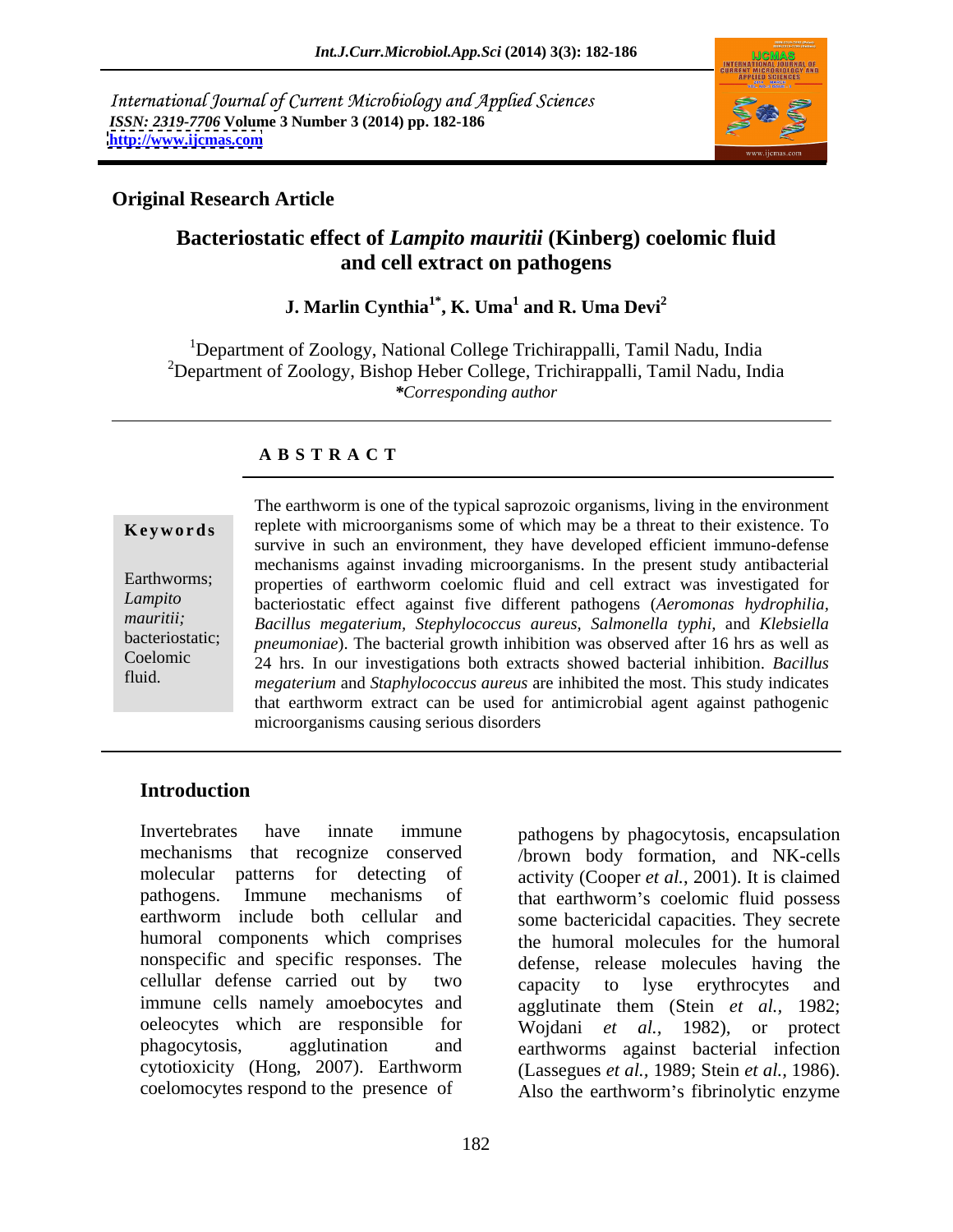show antitumor activities on human hepatoma cells. It is also reported that extract isolated from earthworm, (*Lampito mauritii*) show anti-inflammatory and antipyretic activities. Bacteriostatic Activity

The Annelid coelomic fluid inhibits the Stock cultures of 5 strains of bacteria growth of both Gram-positive and Gram negative bacteria previously shown to be *megaterium*, *Stephylococcus aureus*, pathogenic for the worms (Valembois *et al.,* 1982). It is supposed that earthworms living in the pathogen-abundant chambers on nutrient solid agarand was environment must have peptides against serially diluted to get standard density of bacteria (Balamurugan *et al.* 2008). 4X 10<sup>6</sup>. One ml of Log phase growing<br>Bacteria pathogenic to earthworms include bacteria were centrifuged and re-*B. megaterium, B. thuringiensis,* suspended in nutrient broth and labeled as *Aeromonus hydrophilu* and a species of controls. The experimental strains were *Breibuterium* and *B. diphtzerie* (Roch 1980). Antimicrobial agents of coelomic fluid and cell extract were for 24 earthworms are formed in the earthworm hours under orbital shaking. The optical body but not by the soil microorganism density was recorded after 16 hrs and 24 entering their digestive tract (Khomyakov hrs, and percentage of inhibition was *et. al.,* 2007). We report here results of tests on the effect of the coelomic fluid, of coelomocytes and extracts of Test absorbance control absorbance X 100 coelomocytes on different bacteria. In an attempt to determine the bacterial specificity of this humoral antibacterial activity, we focused on five sensitive bacterial strains. statistically significant difference (p<

# **Materials and Methods**

# **Isolation of Coelomic fluid (CF) and**

Twelve healthy adult earthworms with grown clitellum were selected and kept in clean water for 3 hours to clear the gut contents. Worms were taken and washed several times in sterile saline water.<br>Being some active antibacterial proteins and<br>pentides in the defense mechanism against Worms were given a shock of 5mV electric current for 10 seconds. Extruded coelomic fluid was collected and coefficient that of early interesting the coefficients centrifuged for 5 min at 1000 rpm. The cell pellet were homoginized by adding

0.5 ml of saline and labelled as Cell extract (CX) and cell free coelomic fluid as CF.

### **Bacteriostatic Activity**

(*Aeromonas hydrophilia, Bacillus megaterium, Stephylococcus aureus, Salmonella typhi, Klebsiella pneumoniae*) were obtained and maintained in sterile  $4X$   $10^6$ . One ml of Log phase growing bacteria were centrifuged and re incubated in nutrient broth with 200 ul of obtained using formula

# Control absorbance

Statistical analysis of student t test was carried out using SPSS. There was 0.005) observed in control and treated samples.

# **Results and Discussion**

**Cell extract (CX)** Earthworms lack real antibodies and efficient innate immune systems to defend themselves against invading foreign materials like vertebrates. Alternatively, it is supposed that earthworms must have some active antibacterial proteins and peptides in the defense mechanism against bacteria. Antibacterial substances in the coelomic fluid of earthworm have been shown to inhibit growth of some bacteria and these substances are enhanced on infection (Lassegueues et *al.,* 1989).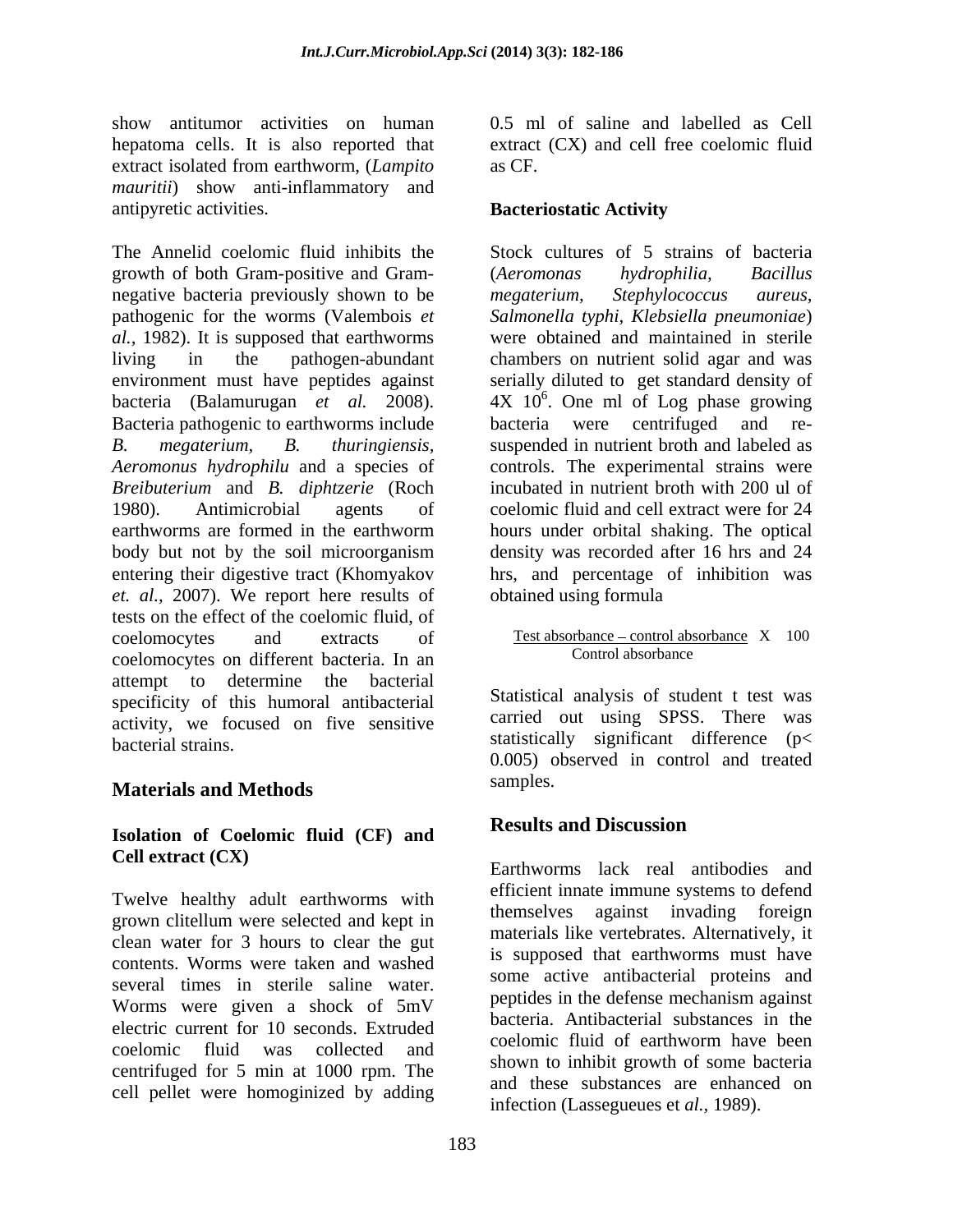

**Figure.1** Bacterial Growth inhibition after 16 hr

**Figure.2** Percentage Bacterial Growth inhibition after 16 hr





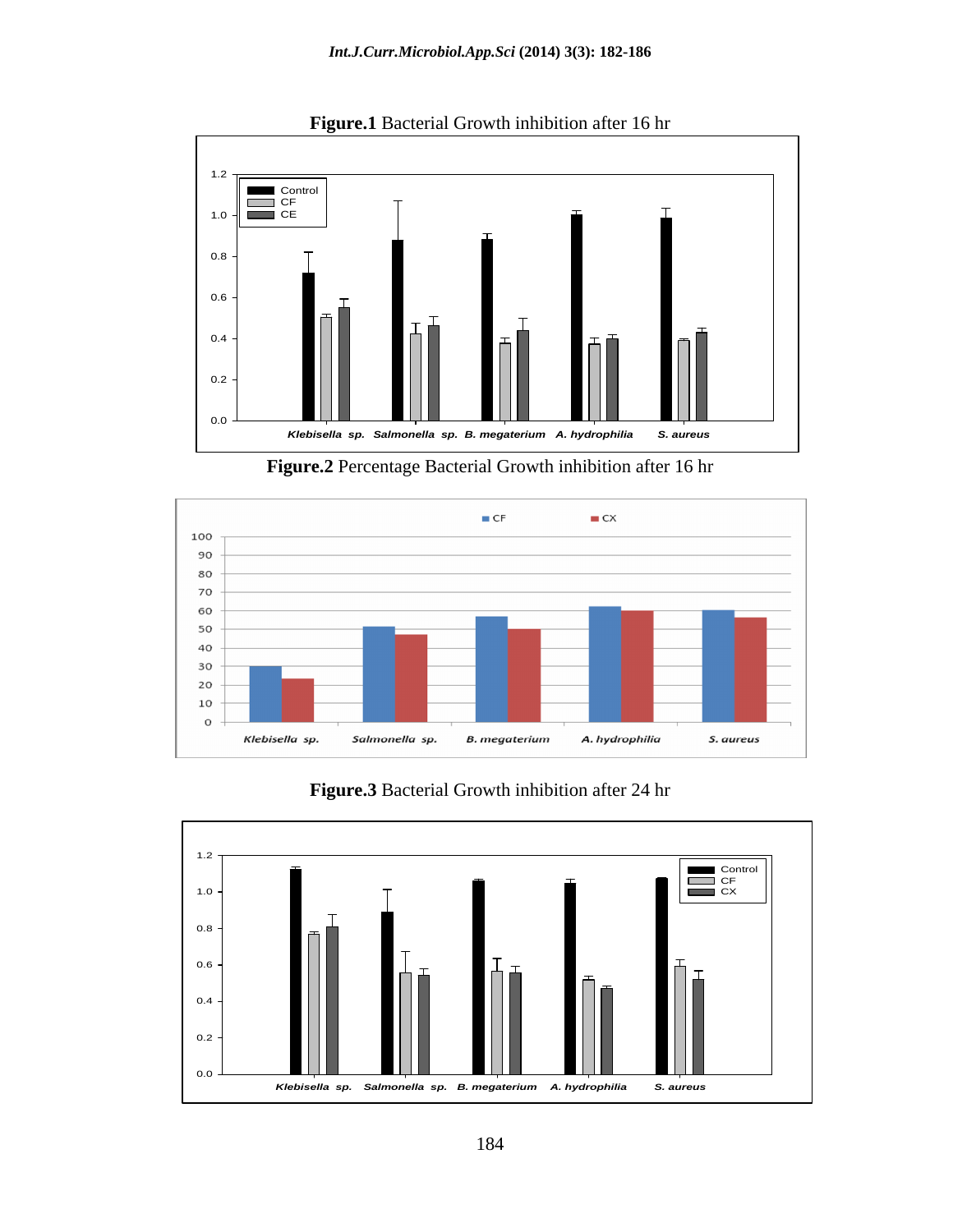

**Figure.4** Percentage Bacterial Growth inhibition after 24 hr

In this study both cell extract and coelomic (1980) and Roch *et al.* (1981), the other fluid from *Lampito mauritii* was tested for resembling lysozyme. This study indicates antibacterial activity. The bacterial growth inhibition was observed after 16 hrs antimicrobial agent against pathogenic (Figure 1 &2) as well as 24 hrs (Figure 3 microorganisms causing serious disorders.  $& 4$ ). In our investigations both extracts showed bacterial inhibition and the stains References of *Bacillus megaterium* and *Staphylococcus aureus* are inhibited the

Antibacterial peptides (ABP) are an important defense component. It has been extract isolated from whole reported that the level of ABP was earthworm, Lampito mauritii. J. determined by inducement and gene expression (Shike *et.al.,* 2002). Many antibacterial peptides have been reported in various invertebrates and vertebrates immunity: Cell lysis in earthworms. (Jay *et. al.,* 2005, Tomasinsig *et. al.,* 2002). Cell extracts invariably showed greater lysozyme activity than coelomic fluid. Roch *et al.* (1981) have reported that earthworm Eisenia fetida Sav. on the bacteriolytic activity of the coelomic fluid of another earthworm *Eisenia foetida* Sav. is due to a glycolipid derivedfrom the chloragocytes. Observations on *E. foetida*  (Cotuk and Dales, 1984) suggested that there may be at least two bacteriolytic factors in the body fluid and in the coelomocytes, that described by Roch

that earthworm extract can be used for

# **References**

- most. Cooper E. L. and Ranganathan, L. S., M., Parthasarathi, 2008. Anti-inflammatory and anti pyretic activities of biologically active extract isolated from whole earthworm, Lampito mauritii. J. Ethnopharmacol. 121(2), 330-332.
	- Cooper, E. L., Kauschke, E. and Cossarizza A., 2001. Annelid humoral Adv. Exp. Med. Biol. 484, 169-183.
	- Cotuk, A., and DALES, R.P., 1984. The effect of the coelomic fluid of the earthworm Eisenia fetida Sav. on certain bacteria and the role of coelomocytes in internal defence. Comp. Biochem. Physiol. A, 78, 271- 275.
	- Hong, C., 2007. Earthworm fibrinolytic enzyme and anti- tumor activity on hepatoma cells, in vitro